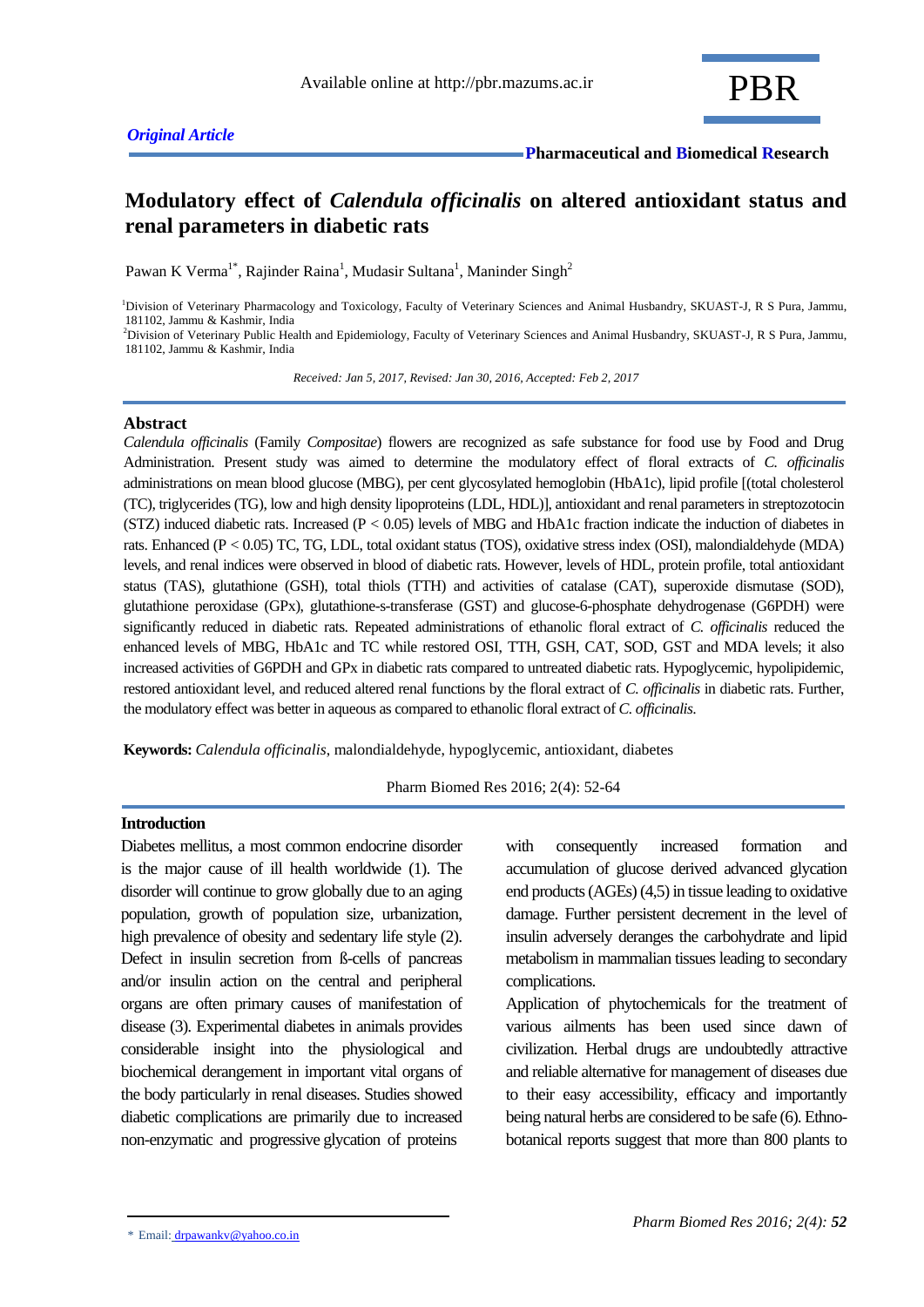possess antidiabetic potential (7). Many traditional plant formulations are being used and claiming to be effective for the management of diabetes throughout world. Botanicals are being rich in natural antioxidants (flavonoids, carotenes, terpenoids etc) not only improve insulin secretion from ß-cells of pancreas but also neutralizes excessive generated free radicals due to deranged cellular metabolism thereby reducing the diabetic complications (8).

*Calendula officinalis* (Family *Compositae*) is being used in folklore system of medicine due to its high medicinal potential. Dried flower is used as a spice and falls under generally recognized as safe (GRAS) category by the USFDA. Various calendula preparations are approved for their use in traditional medicine by the European Medicines Agency (9). Calendula extract contains a number of phytoconstituents and its chemical composition depends on the extraction method and/or part of plant used for the extraction. Floral extract of *C. officinalis*  have high concentration of terpenoids and flavonoids compounds compared to other parts of the plant (10,11). Additionally, floral extract of the plant are rich source of polyunsaturated fatty acids (12), mineral substances  $(13)$  and vitamin C  $(14)$  which adds to its ethanomedicinal potential. *Calendula* flower is often used in skin care products; it assists the cell rejuvenation and wound healing (15). Studies have reported that plant also posses hepatoprotective (16,17), nephroprotective (17,18) anti-inflammatory (19) potential of the plant extracts. Therefore, present study was aimed to determine the modulatory effect of *C. officinalis* administrations on glycemic index, antioxidant and renal parameters in streptozotocin (STZ) induced diabetic rats.

## **Materials and method**

### *Collection and preparation of extracts*

The flowers of *C. officinalis* were collected from different parts of Jammu (India). Plant sample was taxonomic identified by Taxonomist, Department of Botany, University of Jammu (AU-2875). Sufficient fresh flowers were collected and air-dried in shade (temperature not exceeding 40  $\degree$ C) for 3-4 weeks. Air dried flowers were pre-crushed and later pulverized into fine powder using electric blender. The aqueous extract was prepared by soaking dry powder in 1:10 ratio in

distilled water for 72 h with intermittent shaking. After 72 h of soaking, the contents were filtered through filter paper (0.45 µm) and filtrate was concentrated under reduced pressure using rotatory evaporator (temp 50-55 °C, 10-15 rpm). The ethanolic extract was prepared by using ethyl alcohol in extract container of soxhlet apparatus according to standard method. The dried aqueous and ethanolic floral extracts of *C. officinalis* were stored at 4 °C in air tight containers. Per cent extractability of aqueous and ethanolic floral extracts of *C. officinalis* was 23.62 and 17.61% respectively (11). The extracts were reconstituted in 0.1 % carboxy methyl cellulose (CMC) for oral gavage in wistar rats.

### *Chemicals and experimental animals*

Streptozotocin (2-deoxy-2-({[methyl (nitroso) amino] carbonyl} amino)-β-D-glucopyranose); ABTS (2,2′ azinobis (3-ethylbenzothiazoline 6-sulphonate) were procured from the Sigma-Aldrich, USA and other chemicals used in the study were analytical grade. Adult wistar rats of either sex weighing 180-200gm were procured form Indian Institute of Integrative Medicine, Jammu, INDIA used for the experimental study. Procured rats were acclimatized in the laboratory conditions for a period of more than 2 weeks prior to start of experiment. Animals were provided standard pelleted ration and *ad libitum* drinking water under standard managemental conditions  $(22 \pm 3 \degree C \space 50{\text -}60\%$ relative humidity and 12 h light-dark cycles). The experimental protocol was approved and monitored by Institutional Animal Ethics Committee (IAEC) and all the experimental animals were kept under constant observation during entire period of study (FVSc/C-11/2456-68).

## *Experimental design*

Diabetes was induced by single intra-peritoneal injection (55 mg/kg) of STZ, freshly dissolved in 0.1 M cold citrate buffer (pH 4.5) (20). Five days after STZ injection, fasting blood glucose of the rats was estimated and the rats having blood glucose above 225 mg/dl were considered as diabetic and included in the experimental trial. Eighteen normal rats divided in Group I, II and III, received 1ml/day CMC, aqueous and ethanolic floral extracts of *C. officinalis,* respectively. Whereas 24 diabetic rats were divided into four groups viz. IV rats were diabetic and receiving no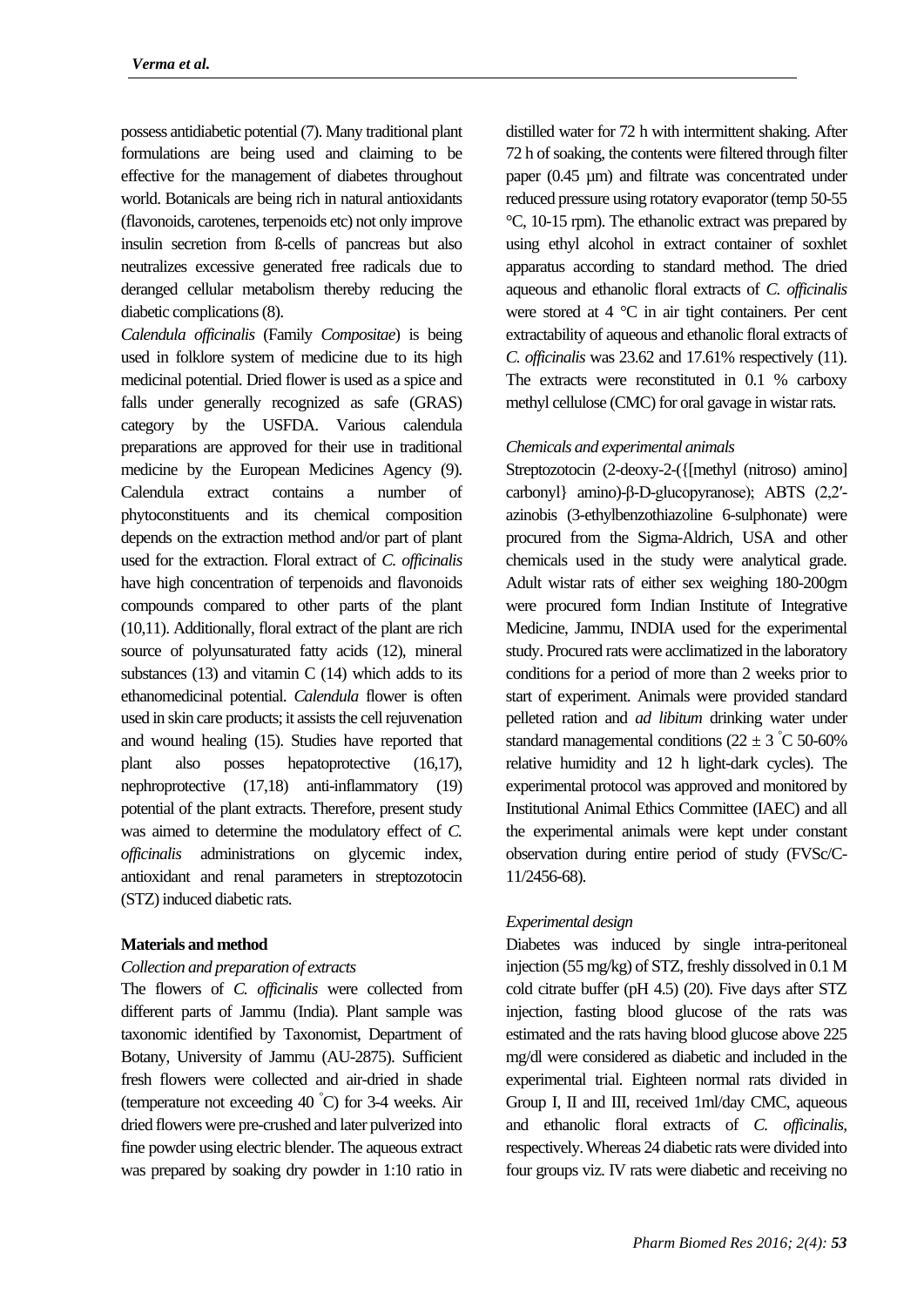treatment and served as diabetic control and Group V received glibenclamide (10 mg/kg orally) as a standard antidiabetic drug. Group VI and VII diabetic rats received 300mg/kg BW aqueous and ethanolic floral extract of *C. officinalis*, respectively. All treatments were administered daily for 21 days in between 10.00-11.00 AM. Dose of the plant extract was calculated on the basis of lethal dose and other pharmacological potential (9,15,18).

### *Collection and processing of samples*

3-4 mLblood sample from each rat was collected directly from cardiac puncture in sterilized tube containing heparin after 21 days of repeated administrations. Blood glucose level was determined immediately using glucometer (Contour® TS, Bayer Pharmaceuticals Pvt. Ltd. India). Part of blood sample was used for the determination of reduced glutathione (GSH), hemoglobin (Hb) and glycosylated fraction of hemoglobin (HbA1c). The remaining part of blood samples was centrifuged at 4000 rpm for 10 min; plasma was collected in glass vials for the estimation of plasma proteins, lipid, muscular and renal parameters. Glycosylated hemoglobin (HbA1c) fraction was determined based on ion exchange method (21) based kit (Transasia Bio-Medicals Ltd, India) using UV-visible spectrophotometer (UV-1601, Shimadzu).

## *Assaying of antioxidant and renal parameters*

Total antioxidant status (TAS) was determined spectrophotometrically by using 2,2′-azinobis (3ethylbenzothiazoline 6-sulphonate) (ABTS) according to the standard method (22); final TAS values were expressed as mM of ascorbic acid equivalents in the plasma. Similarly, TOS level was measured using a novel automated method developed by Erel (23) and results expressed in terms of  $\mu$ mol H<sub>2</sub>O<sub>2</sub> Equiv./L. The percent ratio of TOS to TAS level was used for determination of oxidative stress index (OSI) (24). The activity of G6PDH was assessed based upon the ability of enzyme to catalyze the conversion of Glucose-6 phosphate and NADP<sup>+</sup> to 6-phosphogluconolactone and NADPH (reduced nicotinamide adenine dineucleotide phosphate) as per the method described by Deutsch (25). The enzymatic parameters viz. catalase (CAT), glutathione peroxidase (GPx), superoxide dismutase (SOD) and glutathione-S-transferase (GST) were

determined as using standard methods (26,27,28,29). Total thiols (TTH) level was determined in plasma as per the standard protocol and the concentration of total thiols (mM) was expressed using reduced glutathione as a standard (30). Similarly, malondialdehyde (MDA) level in plasma (nmole of MDA formed/mg of Hb/h) was determined to estimate the membrane lipid peroxidation (31). The level of reduced blood glutathione (GSH) was determined as per the standard method (32). Activities of aspartate and alanine aminotransferase (AST, ALT), alkaline phosphatase (ALP), lactate dehydrogenase (LDH), gamma glutamyl transferase (GGT), levels of plasma proteins, albumin, creatinine (CR), blood urea nitrogen (BUN), lipid profile viz. total cholesterol (TC), triglycerides (TG), high density lipoproteins (HDL) and low density lipoproteins (LDL) were determined by standard kits (Transasia Bio-Medicals Ltd, India) using Chemistry Analyzer (CHEM-7, ERBA, Mannheim).

### *Statistical analysis*

The values are presented in mean  $\pm$  standard error. Biochemical and antioxidant parameters were analyzed for analysis by analysis of variance in completely randomized design using the Duncan Multiple Range Test at 5 % level of significance (SPSS 16.0, IBM, USA).

## **Results**

Alterations in MBG, HbA1c, plasma proteins, lipids, antioxidant and renal parameters of blood were assessed in diabetic rats and modulatory effect following repeated administrations of aqueous and ethanolic floral extracts of *C. officinalis*.

## *Effects on mean blood glucose and glycosylated Hb (HbA1c)*

Single oral dose administration of STZ significantly  $(P <$ 0.05) increased the MBG level as compared to normal rats. Glibenclamide treatment in diabetic rats significantly  $(P < 0.05)$  reduced the MBG level and these values are significantly  $(P < 0.05)$  higher from the control group (Table 1). Repeated administrations with either aqueous or ethanolic floral extract to diabetic rats significantly (P < 0.05) reduced MBG as compared to diabetic rats but levels were still significantly ( $P < 0.05$ ) higher than the normal control. Further aqueous extract treated group exhibited significantly (P < 0.05) lower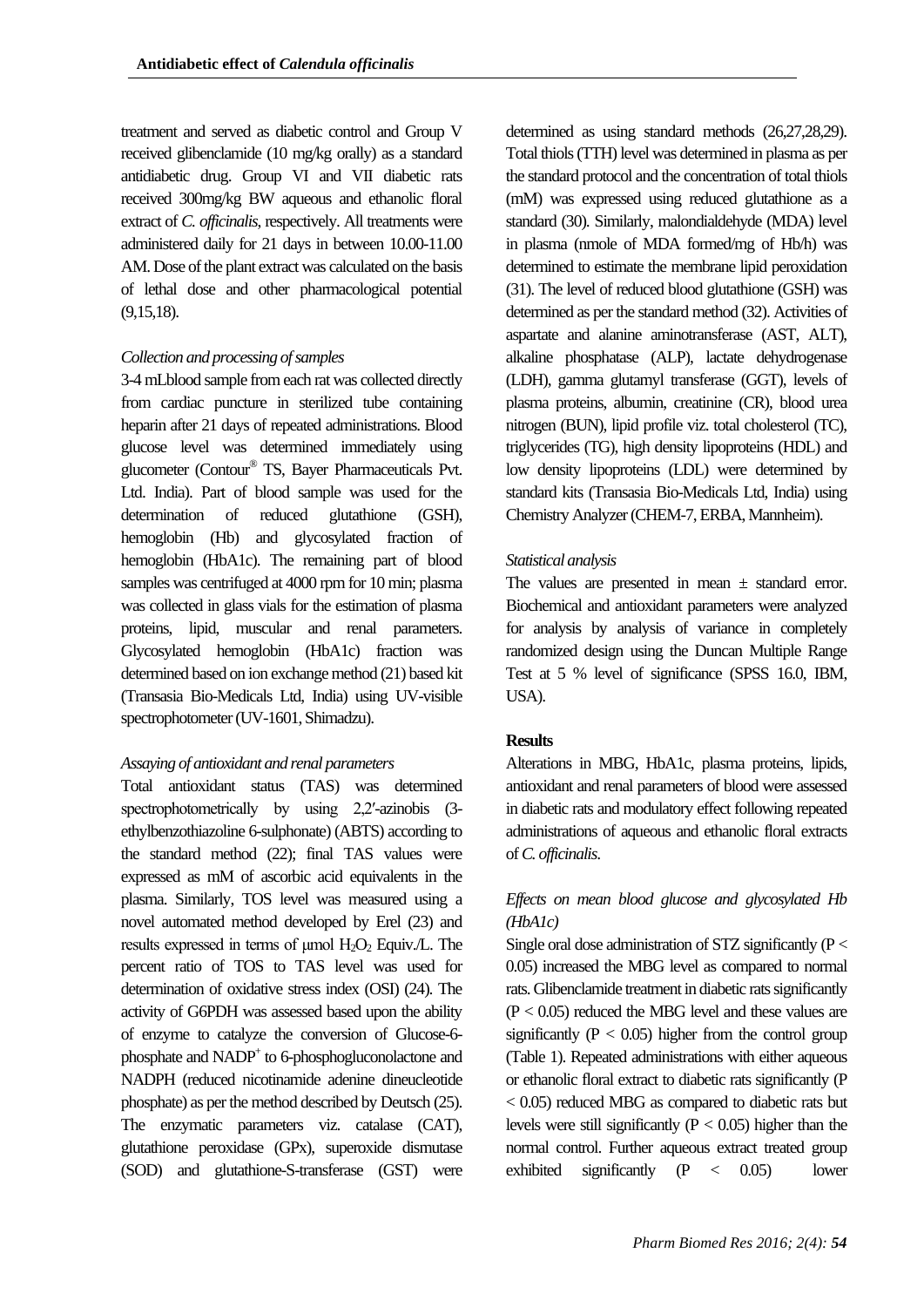| <b>Groups</b>                | <b>MBG</b>                | Hb                          | <b>HbA1c</b>             |
|------------------------------|---------------------------|-----------------------------|--------------------------|
| Normal control               | $86.83^a \pm 5.18$        | $12.89^{bc} \pm 0.29$       | $5.19^a \pm 0.16$        |
| Aqueous extract              | $99.67^a \pm 7.12$        | $11.37^{bc} \pm 0.31$       | $5.58^a \pm 0.21$        |
| Ethanolic extract            | $90.50^a \pm 5.02$        | $11.48^{bc} \pm 0.38$       | $5.30^a \pm 0.15$        |
| Diabetic control             | $205.33^d \pm 7.15$       | $8.45^{\circ} \pm 0.45$     | $8.75^{\text{d}} + 0.21$ |
| Diabetic + Glibenclamide     | $124.67^b \pm 5.08$       | $11.63^{\circ} \pm 0.48$    | $6.33^{b} \pm 0.15$      |
| Diabetic + Aqueous extract   | $126.00^b \pm 11.75$      | $\overline{11.66^b}$ ± 0.27 | $6.17^b \pm 0.36$        |
| Diabetic + Ethanolic extract | $177.50^{\circ} \pm 7.70$ | $9.95^{\rm b} \pm 0.28$     | $7.91^{\circ} \pm 0.23$  |

**Table 1:** Effect of aqueous and ethanolic floral extracts of *C. officinalis* administrations on mean blood glucose (MBG) hemoglobin (Hb) and glycosylated Hb (HbA1c) in plasma of diabetic rats

Values are given as mean  $\pm$  SE of 6 animals unless otherwise stated

Values having different superscripts (a, b, c & d) in a column are statistically different from one another at 5 % level of significance

Values of Hb (hemoglobin) are expressed in gm/dl

Values of HbA1c and MBG (mean blood glucose) are expressed in Per cent glycosylated Hb and mg/dl respectively

MBG as compared to ethanolic floral extract of *C. officinalis* administrations. In diabetic rats significant  $(P < 0.05)$  reduction in the Hb and significant increased (P < 0.05) level of HbA1c were observed as compared to normal control. Treatment with glibenclamide in diabetic rats significantly ( $P < 0.05$ ) lower the level of HbA1c than the diabetic rats. Similarly treatment with aqueous floral extract in diabetic rats significantly  $(P < 0.05)$  lowered the per cent HbA1c level as compared to diabetic rats, but these values were still significantly  $(P < 0.05)$  higher than the control animals. Aqueous floral extract was found to be more potent in restoring the concentration of HbA1c than the ethanolic floral extract of *C. officinalis.*

### *Effect on plasma lipids and proteins profile*

Levels of TC, TG and LDL were significantly  $(P < 0.05)$  increased and reduction  $(P < 0.05)$  in level of HDL were seen as compared to control values. Treatment with glibenclamide significantly  $(P < 0.05)$ reduced the levels of TC, TG and LDL as compared to diabetic rats, but these values were significantly  $(P < 0.05)$  higher than the control group. Similarly repeated administration of either aqueous or ethanolic extract in diabetic rats significantly  $(P < 0.05)$  reduced the levels of TC, TG, LDL and significantly  $(P < 0.05)$ increased HDL. Aqueous extract of *C. officinalis* was more effective than ethanolic extract in lowering triglycerides, LDL and increasing HDL and these

values were not statistically different from the normal control (Table 2). In diabetic rats concentrations of total plasma proteins, albumin and globulin were significantly  $(P < 0.05)$  reduced than their respective normal control. Administration of glibenclamide significantly ( $P < 0.05$ ) increased level of total plasma proteins but the values were significantly  $(P < 0.05)$ lower from the control group whereas level of albumin was not differ significantly. Repeated administration of either aqueous or ethanolic floral extract of *C. officinalis* in diabetic rats didn't restore the values of total plasma proteins and albumin in diabetic rats (Table 3).

### *Effect on biochemical parameters*

Activities of ALP, LDH, AST and ALT were significantly  $(P < 0.05)$  higher in diabetic rats as compared to their respective activities in normal control. Treatment with glibenclamide significantly (P < 0.05) reduced the AST, ALT, ALP and LDH activities as compared to diabetic control but values were significantly ( $P < 0.05$ ) higher from the normal control with the exception of ALP and ALT nonsignificantly different from normal control. Treatment with either aqueous or ethanolic floral extract of *C. officinalis* significantly  $(P < 0.05)$  reduced the activities of AST, ALT, ALP and LDH as compared to diabetic rats but these activities excepting ALT were still significantly  $(P < 0.05)$  higher than the normal control in rats administered ethanolic extract of *C. officinalis*.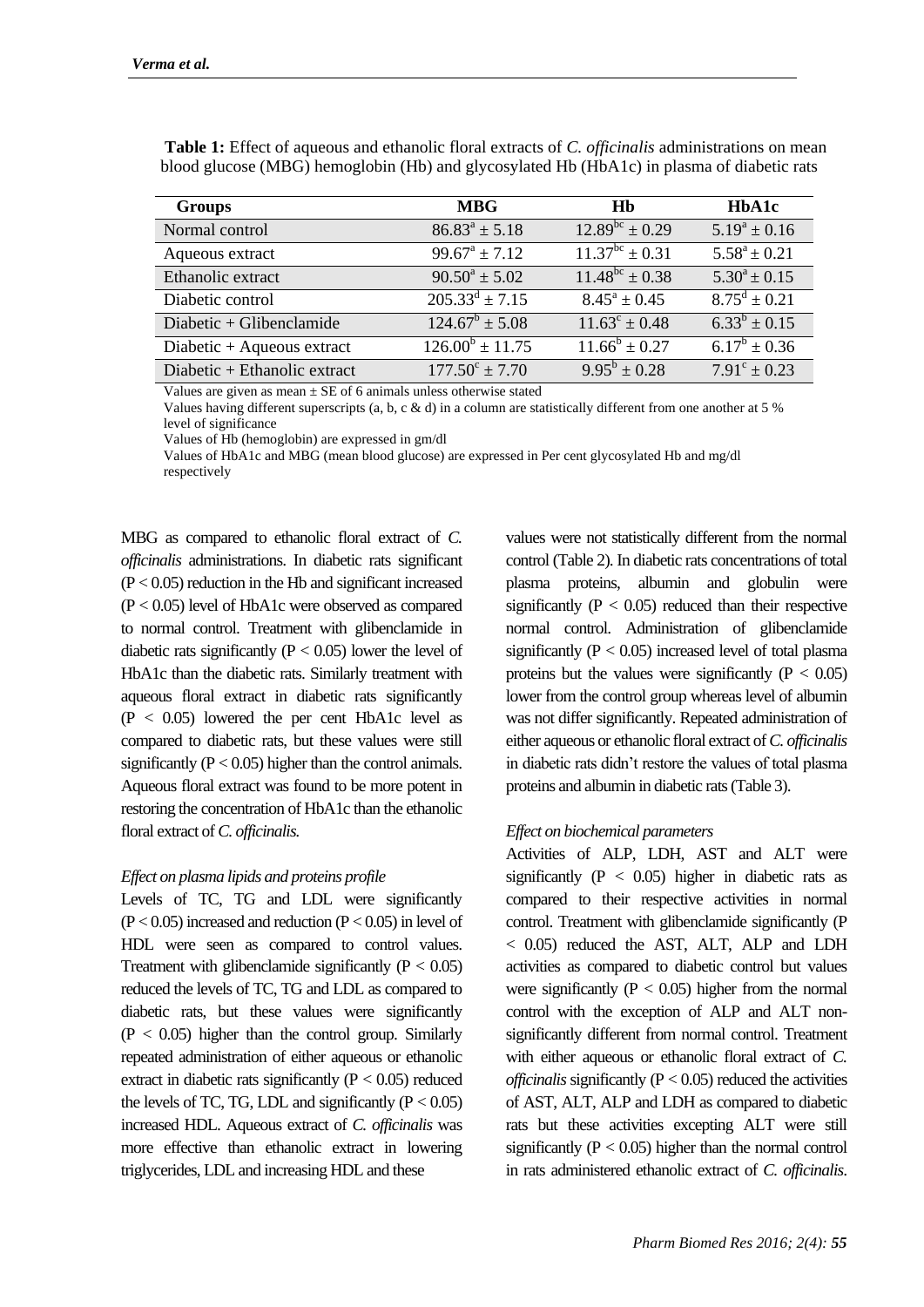| <b>Groups</b>                | TC.                          | TG                           | HDL                      | LDL                      |
|------------------------------|------------------------------|------------------------------|--------------------------|--------------------------|
| Normal control               | $72.49^b \pm 1.06$           | $43.42^a \pm 3.12$           | $38.65^{\circ} \pm 1.85$ | $25.16^a \pm 2.98$       |
| Aqueous extract              | $82.13^{\circ} \pm 3.03$     | $71.66^b \pm 4.74$           | $42.85^{\circ} \pm 1.93$ | $24.95^a \pm 3.27$       |
| Ethanolic extract            | $80.47^{bc} \pm 3.11$        | $74.10^b \pm 3.87$           | $41.07^{\circ} \pm 1.01$ | $24.57^{\circ}$ + 2.55   |
| Diabetic control             | $104.97^{\text{d}} \pm 2.72$ | $117.57^{\text{d}} \pm 5.99$ | $20.32^a \pm 1.56$       | $61.13^{\circ} \pm 4.35$ |
| Diabetic + Glibenclamide     | $84.70^{\circ} \pm 3.63$     | $101.97^{\circ} \pm 7.73$    | $27.66^b \pm 1.53$       | $36.64^b \pm 4.29$       |
| Diabetic + Aqueous extract   | $62.67^a \pm 1.11$           | $41.89^a \pm 3.74$           | $37.72^{\circ} \pm 3.24$ | $22.56^a \pm 2.88$       |
| Diabetic + Ethanolic extract | $78.96^{bc} + 3.63$          | $64.64^b \pm 4.30$           | $30.18^b \pm 1.46$       | $35.85^b + 3.98$         |

**Table 2:** Effect of aqueous and ethanolic floral extracts of *C. officinalis* administrations on plasma lipid profile i.e. total cholesterol (TC), triglycerides (TG), High and low density lipoproteins (LDL and HDL) of diabetic rats

Values are given as mean  $\pm$  SE of 6 animals unless otherwise stated

Values having different superscripts (a, b, c & d) in a column are statistically different from one another at 5 % level of significance

Values of TC (total cholesterol), TG (triglycerides), HDL (high density lipoproteins) and LDL (low density lipoprotein) are expressed in mg/dl

Significant  $(P < 0.05)$  increased levels of BUN and CR were observed in diabetic rats as compared to normal rats. Daily treatment with glibenclamide significantly (P < 0.05) reduced BUN and CR levels as compared to diabetic rats whereas value of BUN was still significantly higher than normal control. Either of the floral extract of *C. officinalis* used for daily treatment failed to reduce the levels of BUN, CR in any significant manner from their counterpart in the diabetic group (Tables 3 and 4).

### *Antioxidant parameters in blood*

Increased  $(P < 0.05)$  levels of TOS, OSI and significant  $(P < 0.05)$  reduction in TAS were observed in diabetic rats as compared to normal rats. Repeated treatments with glibenclamide normalize the levels of TAS, TOS and OSI in diabetic rats. Treatment with aqueous floral extract of *C. officinalis* in diabetic rats significantly (P < 0.05) increased the TAS level but this level was still significantly ( $P < 0.05$ ) lower than the normal rats. However, treatment didn't lower the increased levels of TOS and OSI as compared to normal rats although the levels were significantly ( $P < 0.05$ ) reduced than the levels of diabetic group. Treatment with ethanolic floral extract of *C. officinalis*in diabetic rats restored the TOS and OSI levels and significantly  $(P < 0.05)$  improved the level of TAS as compared to control group. GSH and TTH were significantly  $(P < 0.05)$  reduced in

diabetic rats but treatment with glibenclamide for 21 days these were significantly  $(P < 0.05)$  increased bringing TTH levels similar to control group. Treatment with aqueous floral extract of *C. officinalis* non-significantly increased GSH and TTH as compared to diabetic rats but daily administration of ethanolic floral extract of *C. officinalis* in diabetic rats restored GSH and TTH levels were similar to the normal control (Figure 1).

Activities of antioxidant enzymes like CAT, SOD, GPx, GST and G6PDH were significantly  $(P < 0.05)$ reduced in untreated diabetic rats as compared to normal rats. Treatment with glibenclamide in diabetic rats restored the activities of CAT, SOD, GST, G6PDH with activity of GPx being significantly increased ( $P <$ 0.05) from control rats. Aqueous floral extract administrations in diabetic rats restored the G6PDH and GPx activities, however activities of CAT, SOD and GST were significantly  $(P < 0.05)$  lower from their respective control. Treatment of diabetic rats with ethanolic floral extract of *C. officinalis* restored the activities of SOD, CAT, GST and significantly  $(P < 0.05)$  elevated activities of GPx and G6PDH than the normal control group (Figure 2).

*Effect on Malondialdehyde (MDA) level* Malondialdehyde, end product of lipid peroxidation is used as an indicator of cellular damage on administration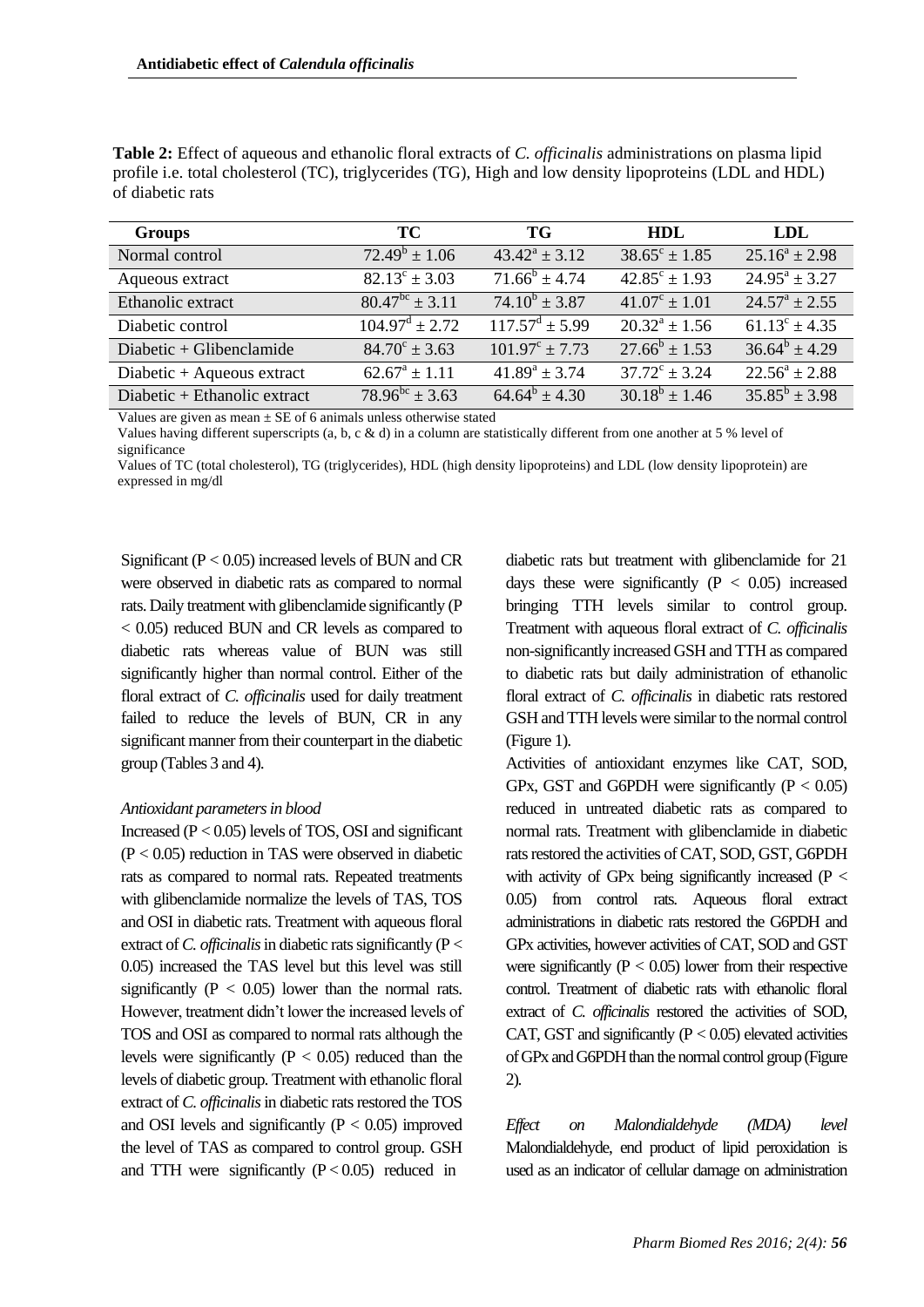| <b>Groups</b>                                                                                                                                                                                                                                                                                    | <b>BUN</b>                    | <b>CR</b>               | <b>TPP</b>              | <b>Albumins</b>         |
|--------------------------------------------------------------------------------------------------------------------------------------------------------------------------------------------------------------------------------------------------------------------------------------------------|-------------------------------|-------------------------|-------------------------|-------------------------|
| Normal control                                                                                                                                                                                                                                                                                   | $51.92^a \pm 3.00$            | $0.55^{\rm a} \pm 0.03$ | $7.81^{\circ} \pm 0.31$ | $3.59^b \pm 0.13$       |
| Aqueous extract                                                                                                                                                                                                                                                                                  | $55.05^a \pm 3.73$            | $1.02^b \pm 0.08$       | $6.92^{\circ} \pm 0.30$ | $4.11^{\circ} \pm 0.20$ |
| Ethanolic extract                                                                                                                                                                                                                                                                                | $54.93^a \pm 4.37$            | $0.88^b \pm 0.05$       | $7.19^{bc} \pm 0.29$    | $3.96^{bc} \pm 0.20$    |
| Diabetic control                                                                                                                                                                                                                                                                                 | $97.27^{\circ} \pm 5.56$      | $1.20^{\circ} \pm 0.10$ | $5.94^a \pm 0.30$       | $2.70^a \pm 0.11$       |
| Diabetic + Glibenclamide                                                                                                                                                                                                                                                                         | $74.17^{\circ} \pm 4.78$      | $0.60^a \pm 0.04$       | $6.33^{b} \pm 0.26$     | $2.80^a \pm 0.11$       |
| Diabetic + Aqueous extract                                                                                                                                                                                                                                                                       | $\frac{1}{83.31^{bc}}$ ± 2.86 | $0.59^a \pm 0.03$       | $6.08^a \pm 0.38$       | $2.38^a \pm 0.18$       |
| Diabetic + Ethanolic extract                                                                                                                                                                                                                                                                     | $94.42^{\circ} \pm 6.97$      | $0.62^a \pm 0.03$       | $5.97^{\rm a} \pm 0.26$ | $2.57^{\rm a} \pm 0.16$ |
| $\mathbf{v}$ and $\mathbf{v}$ and $\mathbf{v}$ and $\mathbf{v}$ and $\mathbf{v}$ and $\mathbf{v}$ and $\mathbf{v}$ and $\mathbf{v}$ and $\mathbf{v}$ and $\mathbf{v}$ and $\mathbf{v}$ and $\mathbf{v}$ and $\mathbf{v}$ and $\mathbf{v}$ and $\mathbf{v}$ and $\mathbf{v}$ and $\mathbf{v}$ and |                               |                         |                         |                         |

**Table** 3 Effect of aqueous and ethanolic floral extracts of *C. officinalis* treatments on total plasma proteins (TPP), albumins, blood urea nitrogen (BUN), and creatinine (CR) of diabetic rats

Values are given as mean  $\pm$  SE of 6 animals unless otherwise stated

Values having different superscripts (a, b, c & d) in a column are statistically different from one another at 5 % level of significance

Values of BUN, CR are expressed in mg/dl

TPP (total plasma proteins), albumin, are expressed in g/dl.

| <b>Groups</b>                  | <b>ALT</b>         | <b>AST</b>         | <b>ALP</b>                 | <b>LDH</b>             |
|--------------------------------|--------------------|--------------------|----------------------------|------------------------|
| Normal control                 | $54.53^{\circ}$ ±  | $68.04^a \pm$      | $336.97^{\circ}$ ±         | $277.07^b$ +           |
|                                | 3.20               | 5.82               | 27.19                      | 18.89                  |
| Aqueous extract                | $89.87^{\rm b}$ ±  | $172.37^{\circ}$ ± | $434.58^{\rm a}$ ±         | $204.35^a \pm$         |
|                                | 7.82               | 8.61               | 35.94                      | 14.36                  |
| Ethanolic extract              | $94.03^{b}$ ±      | $99.83^{b}$ ±      | $460.53^{ab} \pm$          | $233.42^{\circ}$ ±     |
|                                | 2.30               | 7.10               | 45.44                      | 21.86                  |
| Diabetic control               | $109.70^{\circ}$ ± | $192.58^{\circ}$ ± | $640.55^{\circ}$ ±         | 388.18 <sup>bc</sup> ± |
|                                | 7.95               | 9.28               | 53.80                      | 29.11                  |
| Diabetic + Glibenclamide       | $59.21^a \pm$      | $101.88^b \pm$     | $343.92^{\rm a}$ ±         | $345.63^{\circ}$ ±     |
|                                | 2.51               | 5.51               | 26.37                      | 13.48                  |
| Diabetic $+$ Aqueous extract   | $74.44^b$ +        | $106.60^b \pm$     | $453.00^a \pm$             | $266.97^{\rm a}$ ±     |
|                                | 7.26               | 5.94               | 64.30                      | 27.96                  |
| Diabetic $+$ Ethanolic extract | $75.43^b \pm$      | $66.91^a \pm$      | 574.35 <sup>bc</sup> $\pm$ | $222.38^a \pm$         |
|                                | 6.57               | 3.02               | 42.63                      | 19.17                  |

**Table** 4: Effect of aqueous and ethanolic floral extracts of *C. officinalis* treatments on plasma activitie of transferases (AST & ALT), phosphatase (ALP) and dehydrogenase (LDH) in diabetic rats

Values are given as mean  $\pm$  SE of 6 animals unless otherwise stated

Values having different superscripts (a, b, c & d) in a column are statistically different from one another at 5 % level of significance

Values of AST & ALT (aspartate & alanine aminotransferase), ALP (alkaline phosphatase) and LDH (lactate dehydrogenase) are expressed in U/L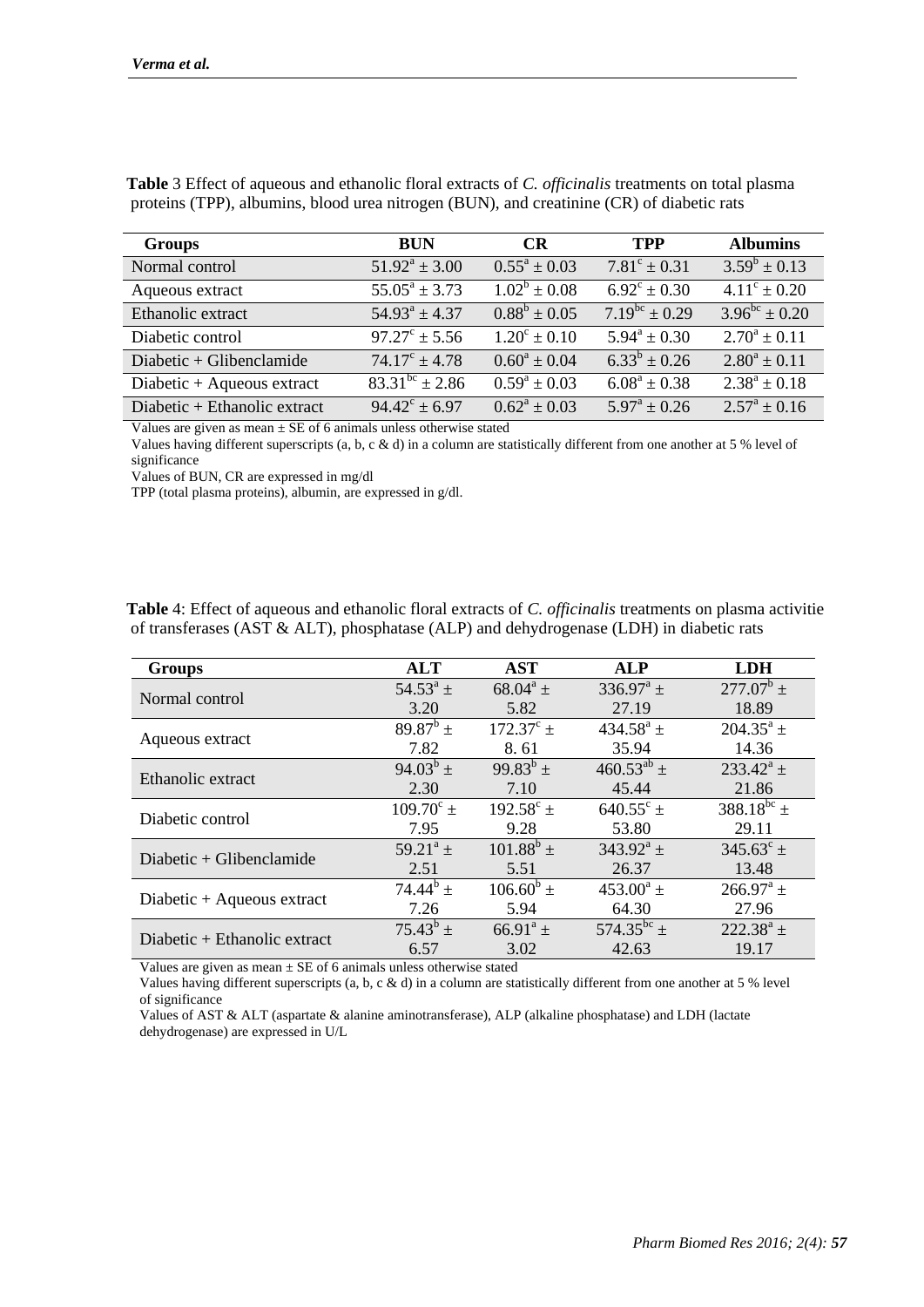

**Figure 1** Effect of aqueous and ethanolic floral extracts of *C. officinalis* administrations on blood level of (A) TAS (mM), TOS (( $\mu$ mol H<sub>2</sub>O<sub>2</sub>Equiv/ L), (B) OSI, (C) TTH (mM), (D) GSH (mM) and (E) MDA levels (nmole of MDA formed/ml/h) in diabetic rats.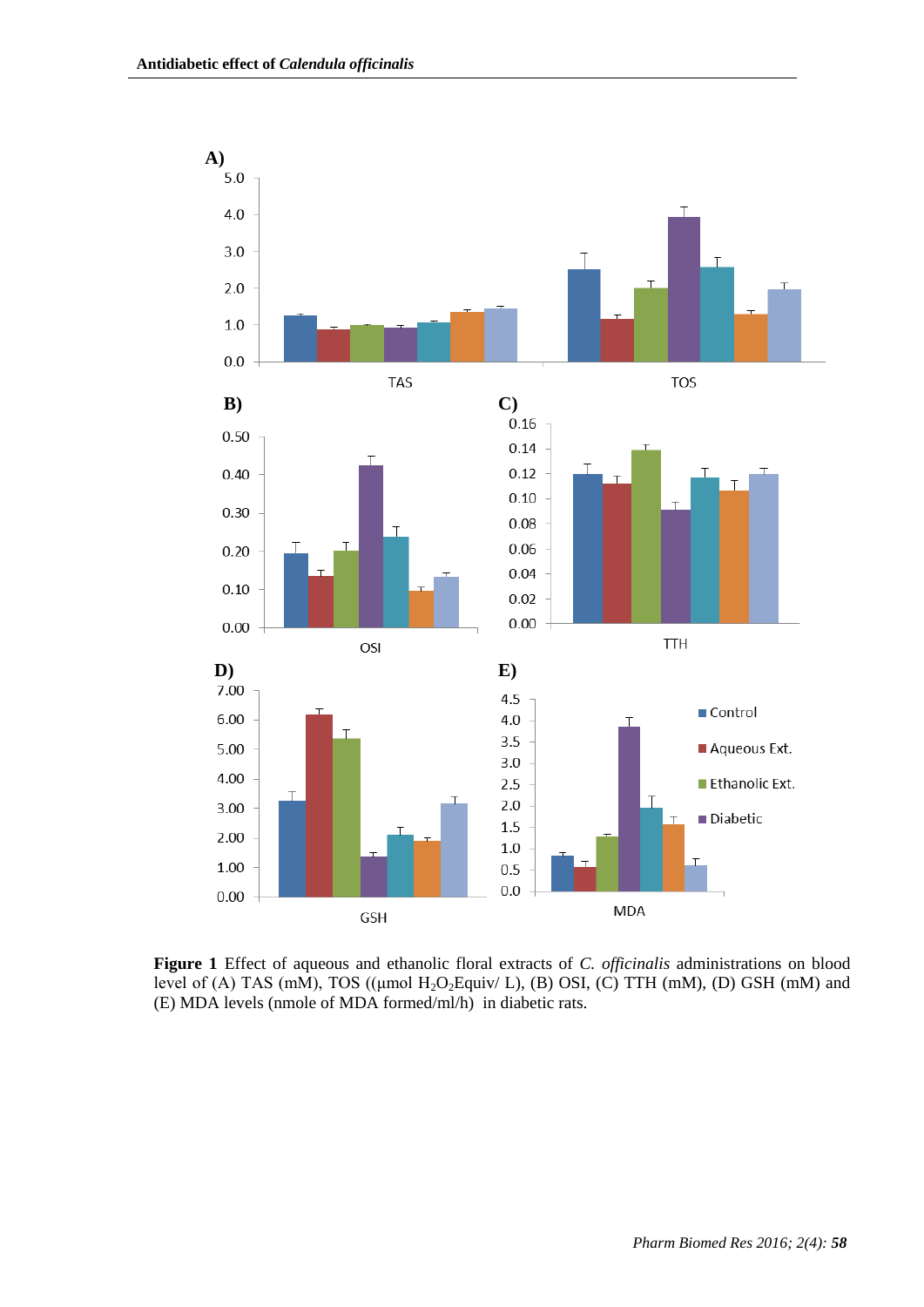

**Figure 2** Effect of aqueous and ethanolic floral extracts of *C. officinalis* administrations on erythrocyte activities of (A) CAT ( $\mu$ mol H<sub>2</sub>O<sub>2</sub> decomposed/ min/ mg of Hb), SOD (Unit/ mg of Hb), (B) GST (µmol of CDNB conjugate formed/ min/ mg of Hb) and (C) GPx (Unit/ mg of Hb) and (D) G6PDH activities expressed in U/L in diabetic rats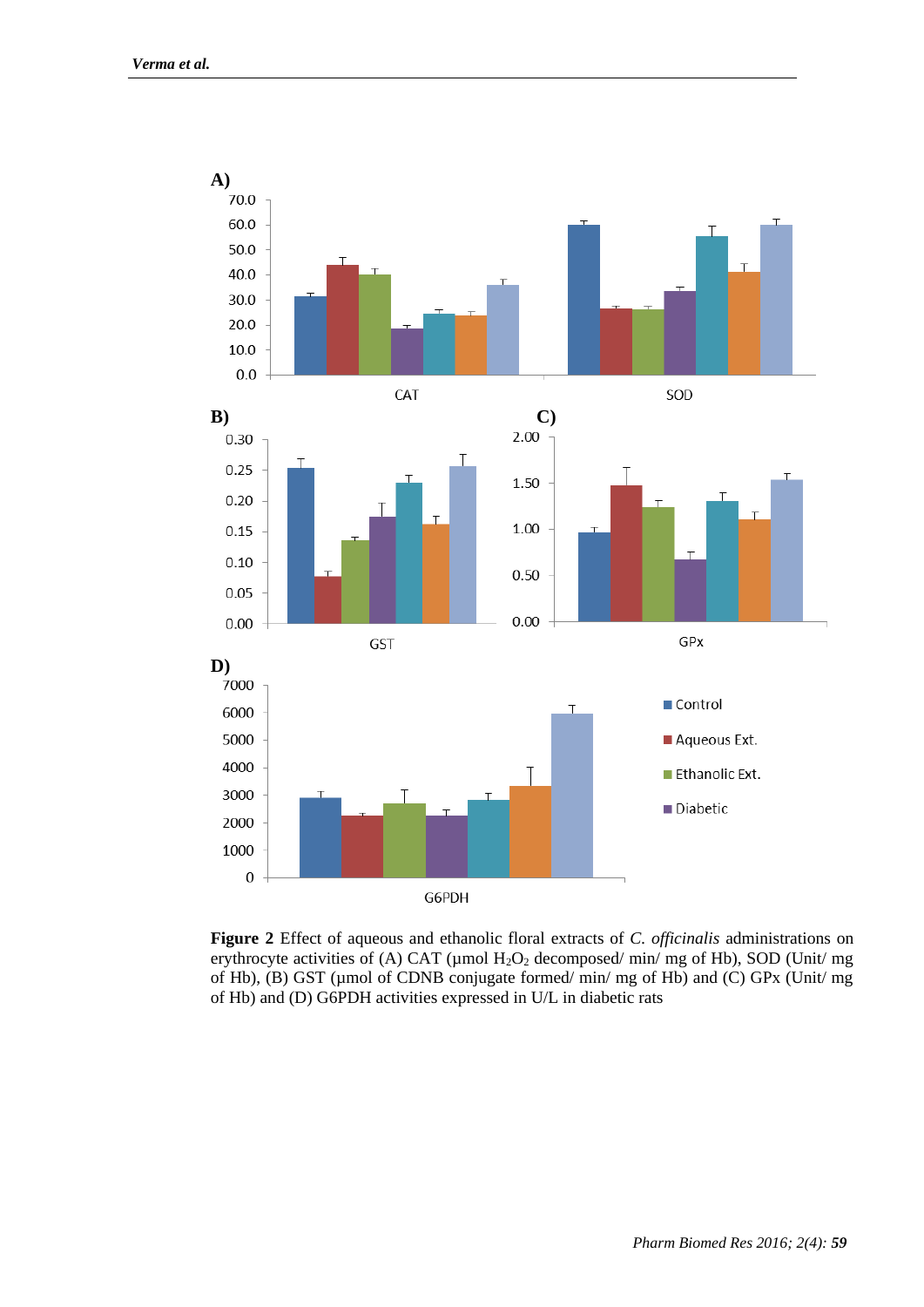of the toxicant and/disease condition. MDA level in diabetic rats was significantly  $(P < 0.05)$  higher from the non-diabetic rats. Treatment of diabetic rats with glibenclamide significantly ( $P < 0.05$ ) reduced the level of MDA as compared to diabetic rats and values are still significantly ( $P < 0.05$ ) higher from the control animals. Diabetic rats exhibited significant  $(P < 0.05)$ reduction in MDA level on treatment with aqueous floral extract of *C. officinalis* but with ethanolic floral extract significantly  $(P < 0.05)$  reduced the MDA level as compared to diabetic rats and level was not significantly different from the normal control (Figure 2).

### **Discussion**

Diabetes mellitus is a metabolic disorder characterized by hyperglycemia with impaired carbohydrate, fat and protein metabolism (33). In the last few decades, increasing attention has been paid to the development of herbal medicines as a newly emerging treatment for diabetic complications. Single intra peritoneal administration of STZ significantly increased the level of MBG primarily due to oxidative damage in ß-cells of pancreas (34, 35). Persistent increased MBG causes glycation of proteins leading to increased level of HbA1c. International expert committee guidelines have also recommended monitoring the level of HbA1c fraction to assess the intensity of diabetic complications (36). Evidence showed that glycation itself may induce the formation of oxygen-derived free radicals and is considered a very sensitive index for glycemic control and degree of oxidative stress in diabetes (3). Glycation of major cellular proteins of visceral organs are the major factor in the pathogenesis of diabetes associated complications (3, 37). Apart from this, AGEs proteins also get accumulated as persisting molecules in tissues and generate abnormalities in cellular functions (38). Repeated oral administrations of either aqueous or ethanolic floral extract of *C. officinalis* in diabetic rats restored the level of MBG and per cent HbA1c indicating the floral parts of plant has hypoglycemic potential in STZ induced diabetes. The exact mechanisms of lowering MBG and per cent HbA1c by plant extracts is not clear. Studies have reported that alkaloids and flavonoids present in the various plant extracts produce hypoglycemic action by restoring insulin levels either from pancreatic tissue or extrapancreatic mechanisms and/or decrease in the intestinal absorption of glucose or stimulation of peripheral glucose utilization (39, 40). Rao *et al.* (41) reported terpenoids present in the plant extract reduce diabetic complications by inhibiting aldose reductase and formation of AGEs complex.

Elevated HbA1c in diabetic and non-diabetic subject has been regarded as an independent risk factor for cardiovascular disorders (42, 43). Alterations in lipid profile is the major risk for the atherosclerotic heart disease and in present study increased levels of TC, TG, LDL and reduced HDL level indicate the cardiovascular disorders associated with diabetes. Repeated administrations of aqueous or ethanolic floral extracts of *C. officinalis* reduced the levels of TC, TG and maintained the levels of HDL and LDL in diabetic rats showing that floral extracts have potential to correct the lipid profile in diabetic rats also. The similar observations have been reported from leaf fractions of *C. officinalis* (44). High concentrations of lycopene, coumarins and carotenoids present in floral extract of *C. officinalis* (11, 45) may contribute to hypolipidemic potential (44).

## *Effect on renal parameters*

In diabetes, nephropathy, retinopathy, neuropathy etc are the major complications developed mainly due to persistent rise in blood glucose level. Intensity of diabetic complications in different organs depends on the duration of diabetes and glycemic control. Significantly increased activities of phosphatases, transferases and dehydrogenases and increased BUN and CR levels in the present study indicated altered renal functions. Studies have shown the increased glycation (AGEs) of functional and structural proteins is involved in the pathogenesis of renal and other cellular dysfunctions during diabetes (46, 47). Repeated oral administrations of either aqueous or ethanolic floral extract in diabetic rats restored the activities of ALP, LDH, ALT and CR level, whereas BUN level remains high. The restoration of blood glucose and correction muscular tissue functions may be responsible for the correction of CR levels on repeated oral administrations of floral extracts in diabetic rats. But, reduced level of plasma proteins in diabetic rats on treatment with extracts indicates increased protein catabolism which may be responsible for increased BUN level. The floral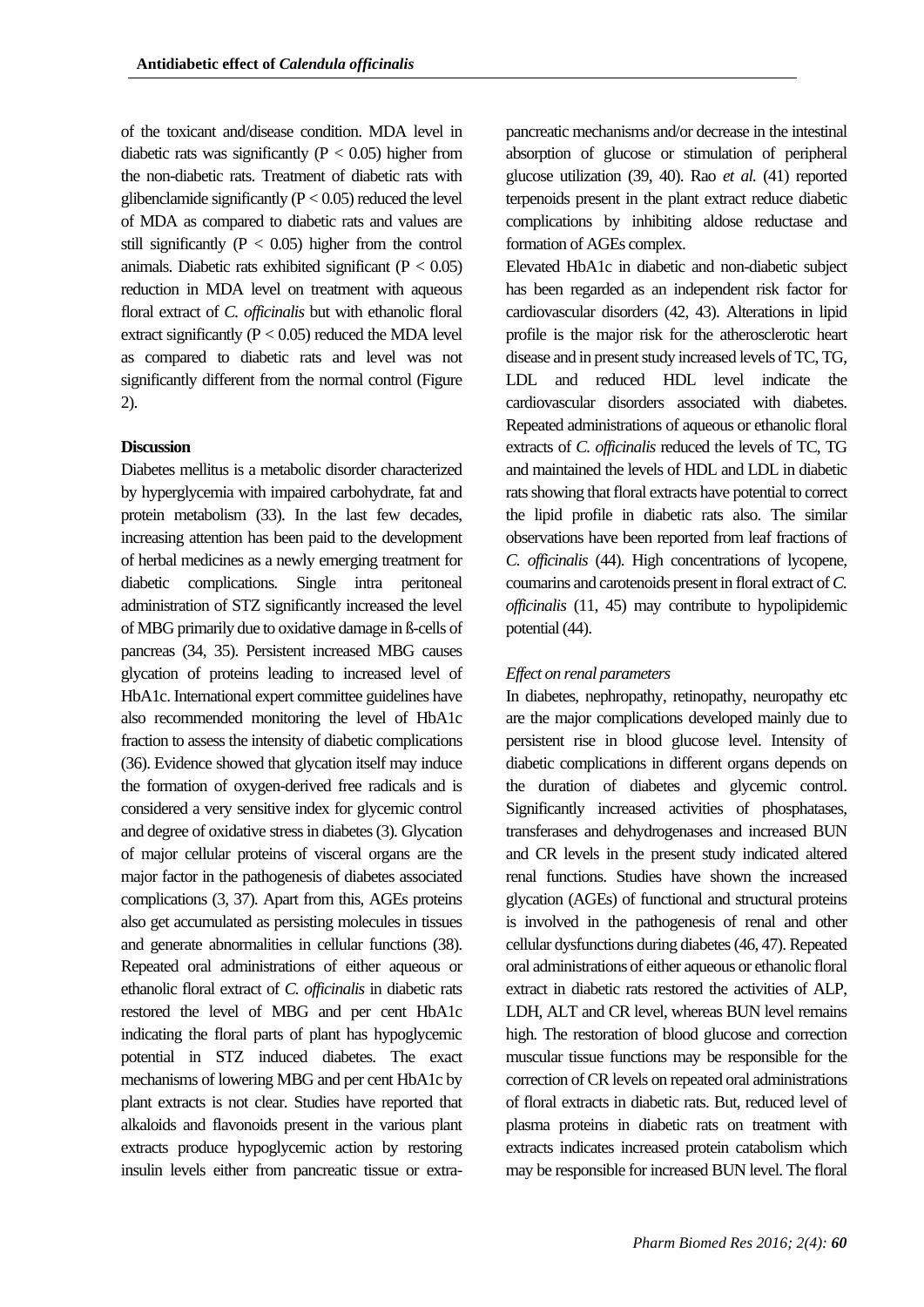extract of *C. officinalis* is a rich source of polyphenolic compounds especially alkaloids, flavonoids and carotenoids (11). The flavonoids present in the floral extract reduce renal and muscular damage may be due to detoxifying ROS/RNS products by increasing the availability of GSH (48) and/or inhibitory effects on nitric oxide production in diabetic animals (49).

### *Antioxidant indices*

Number of studies indicated that increased glycation of functional and structural proteins (AGEs formation) associated oxidative damage is primarily responsible for the diabetic complications (50). Although, mammalian cells are endowed with strong antioxidant defense comprising of enzymatic components like CAT, SOD, GPx, GST, G6PDH and non-enzymatic components (GSH, TTH) to scavenge these radicals for restoration of the antioxidant balance. In the present study increased plasma levels of TOS, OSI and reduced TAS, TTH, GSH levels indicate imbalance in antioxidant and oxidant ratio leading to oxidative stress in diabetic rats. Increased production of oxidants with reduced cellular antioxidant status in diabetic rats increased free radicals induced cellular damage as indicated by increased plasma levels of muscular and renal indices (51). Repeated administrations of aqueous floral extract of *C. officinalis* in diabetic rats significantly increased the TAS and restored the TOS and OSI to values of control group. However, treatment with ethanolic extract significantly increased TAS but failed to restore the levels of TOS and OSI in diabetic rats. Increased TAS values on repeated extract administration enhanced antioxidant defense either by direct scavenging the ROS/RNS radicals or increased levels of total thiols (TTH) and GSH levels (17).

The reduction in activities of CAT, SOD, GST, GPx and G6PDH in diabetic rats in present study indicates reduced scavenging mechanism leading to accumulation of these radicals in intra and extra cellular medium. The consequence of reduced activity of G6PDH leads to reduced cytosolic concentration of NADPH which is normally required as critical cofactor for CAT and glutathione reductase (52, 53) and makes cell vulnerable to oxidant damage (54). Repeated administration of ethanolic extract in diabetic rats restored the level of G6PDH which may be responsible for normalizing the activity of CAT and level of GSH by providing cytosolic concentration of NADPH. In mammalian tissues, thiols (protein and non-protein thiols) plays a pivotal role in scavenging small oxidants by directly interacting with them and provide protection against oxidative stress (cofactor for CAT, GPx) induced by reactive oxygen/nitrogen species (ROS/RNS). In the present study levels of total thiols (non-protein and protein -SH) reduced significantly in diabetic rats as compared to control group. Reduced GSH levels adversely affect the activities of SOD and GPx in diabetic rats (55).

Repeated administration of either aqueous or ethanolic extract of *C. officinalis* in diabetic rats normalized the activities of G6PDH, GST, GPx and CAT which catalyses/metabolizes the free radicals/ROS generated during hyperglycemia. Normalization of various parameters in diabetic rats by repeated administration of either aqueous or ethanolic floral extracts of *C. officinalis* may be due to presence of high polyphenolic and flavonoids constituents. Further *in vitro* studies have shown that floral extract have high total antioxidant capacity, free radicals, superoxide radicals, hydroxyl, and nitric oxide radicals scavenging potential (11, 57). Further presence of flavonoids, triterpenoids and alkaloids were identified in *C. officinalis* plants which may contribute to antidiabetic potential  $(58, 59)$ . The flavonoids and triterpenoids posses direct antioxidant effect and also by induction of nuclear factor 2- antioxidant response element (Nrf2-ARE) involved in stimulating cellular defense (60, 61).

### **Conclusion**

Hypoglycemic, hypolipidemic, restored antioxidant level, and reduced altered renal functions by the repeated administrations of floral extract of *C. officinalis* in diabetic rats. Further, modulatory effect was better in aqueous as compared to ethanolic floral extract of *C. officinalis* administration. Oxidative stress plays a central role in diabetes and its complications, thus supplementation with phytochemical ingredients endowed with high antioxidant potential could be of interest, by allowing a delay in the appearance or in the development of diabetic complications in animals.

### **Acknowledgements**

Authors thank to the Dean, Faculty of Veterinary Sciences and Animal Husbandry, R S Pura, Jammu for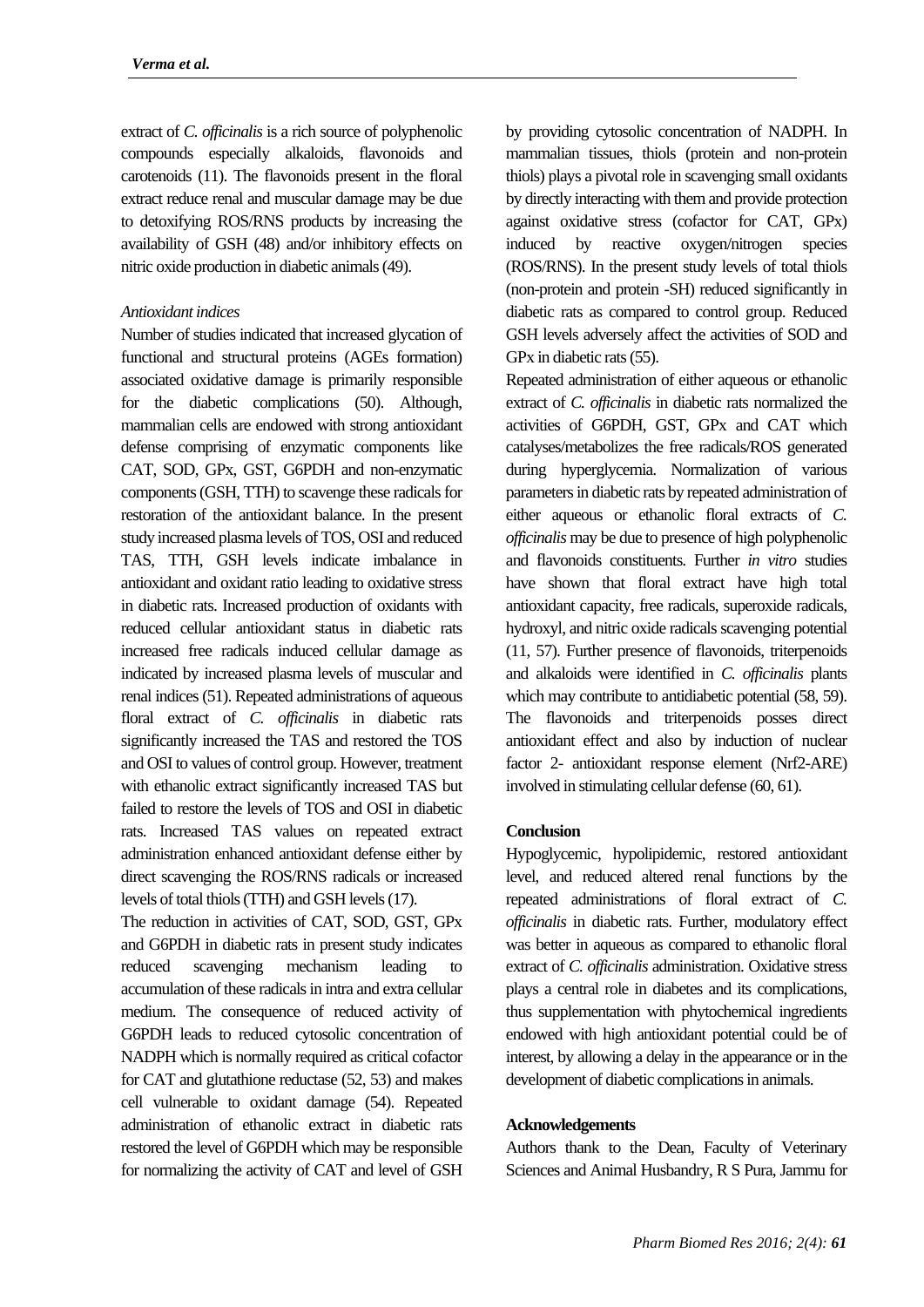providing necessary facilities for conducting the research.

### **Conflict of Interest**

Authors declare there are no conflicts of interest.

### **References**

- 1. Whiting DR, Guariguata L, Weil C, Shaw J. IDF diabetes atlas: global estimates of the prevalence of diabetes for 2011 and 2030. Diabetes Res Clin Pract 2011;94:311-21.
- 2. Zhang P, Zhang X, Brown J, Vistisen D, Sicree R, Shaw J, et al. Global healthcare expenditure on diabetes for 2010 and 2030. Diabetes Res Clin Pract 2010;87:293-301.
- 3. Bravi MC, Armiento A, Laurenti O, Cassone-Faldetta M, De Luca O, Moretti A, et al. Insulin decreases intracellular oxidative stress in patients with type 2 diabetes mellitus. Metabolism 2006;55:691-5.
- 4. Booth AA, Khalifah RG, Todd P, Hudson BG. In vitro kinetic studies of formation of antigenic advanced glycation end products (AGEs). Novel inhibition of post-Amadori glycation pathways. J Biol Chem 1997;272:5430-7.
- 5. Vlassara H, Palace MR. Diabetes and advanced glycation endproducts. J Intern Med 2002;251:87-101.
- 6. Okamoto T. Safety of quercetin for clinical application (Review). Int J Mol Med 2005;16:275-8.
- 7. Grover JK, Yadav S, Vats V. Medicinal plants of India with anti-diabetic potential. J Ethnopharmacol 2002;81:81-100.
- 8. Ylonen K, Alfthan G, Groop L, Saloranta C, Aro A, Virtanen SM. Dietary intakes and plasma concentrations of carotenoids and tocopherols in relation to glucose metabolism in subjects at high risk of type 2 diabetes: The Botnia Dietary Study. Am J Clin Nutr 2003;77:1434-41.
- 9. Lagarto A, Bueno V, Guerra I, Valdés O, Vega Y, Torres L. Acute and subchronic oral toxicities of Calendula officinalis extract in Wistar rats. Exp Toxicol Pathol 2011;63:387-91.
- 10. Raal A, Kirsipuu K. Total flavonoid content in varieties of Calendula officinalis L. originating from different countries and cultivated in Estonia. Nat Prod Res 2011;25:658-62.
- 11. Verma PK, Raina R, Sultana M. Phytochemical constituents and antioxidant potential in floral extracts of *Calendula officinalis* Linn. World J Pharmaceut Res 2014;3:2067-83.
- 12. Neukiron H, D'Ambrosio M, Dalla via J, Guerriero A. Simultaneous quantitative determination of eight triterpenoid monoesters from flowers of 10 Varieties of *Calendula officinalis* L and characterization of a new triterpenoid monoester. Phytochem Anal 2004;15:30-5.
- 13. Naguib NY, Khalil MY, Sherbeny SE. A comparative study on the productivity and chemical constituents of various sources and species of *Calendula* plants as affected by two foliar fertilizers. J Applied Sci Res 2005;1:176-89.
- 14. Silva EJ, Gonçalves ES, Aguiar F, Evêncio LB, Lyra MM, Coelho MC, et al. Toxicological studies on hydroalcohol extract of *Calendula officinalis* L. Phytother Res 2007;21:332-6.
- 15. Preethi KC, Kuttan R. Wound healing activity of flower extract of Calendula officinalis. J Basic Clin Physiol Pharmacol 2009;20:73-9.
- 16. Rusu MA, Tamas M, Puica C, Roman I, Sabadas M. The hepatoprotective action of ten herbal extracts in CCl<sub>4</sub> intoxicated liver. Phytother Res 2005;19:744-9.
- 17. Preethi KC, Kuttan R. Hepato and reno protective action of Calendula officinalis L. flower extract. Indian J Exp Biol 2009;47:163-8.
- 18. Verma PK, Raina R, Sultana M, Singh M, Kumar P. Total antioxidant and oxidant status of plasma and renal tissue of cisplatin-induced nephrotoxic rats: Protection by floral extracts of *Calendula officinalis* Linn. Ren Fail 2016;38:142-50.
- 19. Hamburger M, Adler S, Baumann D, Förg A, Weinreich B. Preparative purification of the major anti-inflammatory triterpenoid esters from Marigold (Calendula officinalis). Fitoterapia 2003;74:328-38.
- 20. Pandit R, Phadke A, Jagtap A. Antidiabetic effect of Ficus religiosa extract in streptozotocin-induced diabetic rats. J Ethnopharmacol 2010;128:462-6.
- 21. Nathan DM, Singer DE, Hurxthal K, Goodson JD. The clinical information value of the glycosylated hemoglobin assay. N Engl J Med 1984;310:341-6.
- 22. Re R, Pellegrini N, Proteggente A, Pannala A, Yang M, Rice-evans C. Antioxidant activity applying an improved ABTS radical cation decolorization assay. Free Radic Biol Med 1999;26:1231-7.
- 23. Erel O. A new automated colorimetric method for measuring total oxidant status. Clin Biochem 2005;38:1103-11.
- 24. Aycicek A, Erel O, Kocyigit A, Selek S, Demirkol MR. Breast milk provides better antioxidant power than does formula. Nutrition 2006;22:616-9.
- 25. Deutsch J. Maleimide as an inhibitor in measurement of erythrocyte glucose-6-phosphate dehydrogenase activity. Clin Chem 1978;24:885-9.
- 26. Aebi, HE. Catalase, In: Bergmeyer HU, eds. Methods of Enzymatic Analysis, New York, Academic Press; 1983:276-286.
- 27. Hafeman DG, Sunde RA, Hoekstra WG. Effect of dietary selenium on erythrocyte and liver glutathione peroxidase in the rat. J Nutr 1974;104:580-7.
- 28. Marklund S, Marklund G. Involvement of superoxide anion radical in autoxidation of pyrogallol and a convenient assay for superoxide dismutase. Eur J Biochem 1974;47:469-74.
- 29. Habig WH, Pabst MJ, Jakoby WB. Gultathione-Stransferases: The first enzymatic step in mercapturic acid formation. J Biol Chem 1974;249:7130-9.
- 30. Motchnik AP, Frei B, Ames NB. Measurement of antioxidants in human blood plasma, Protein thiols. In: Packer, L., (Eds.) Oxygen radicals in biological systems,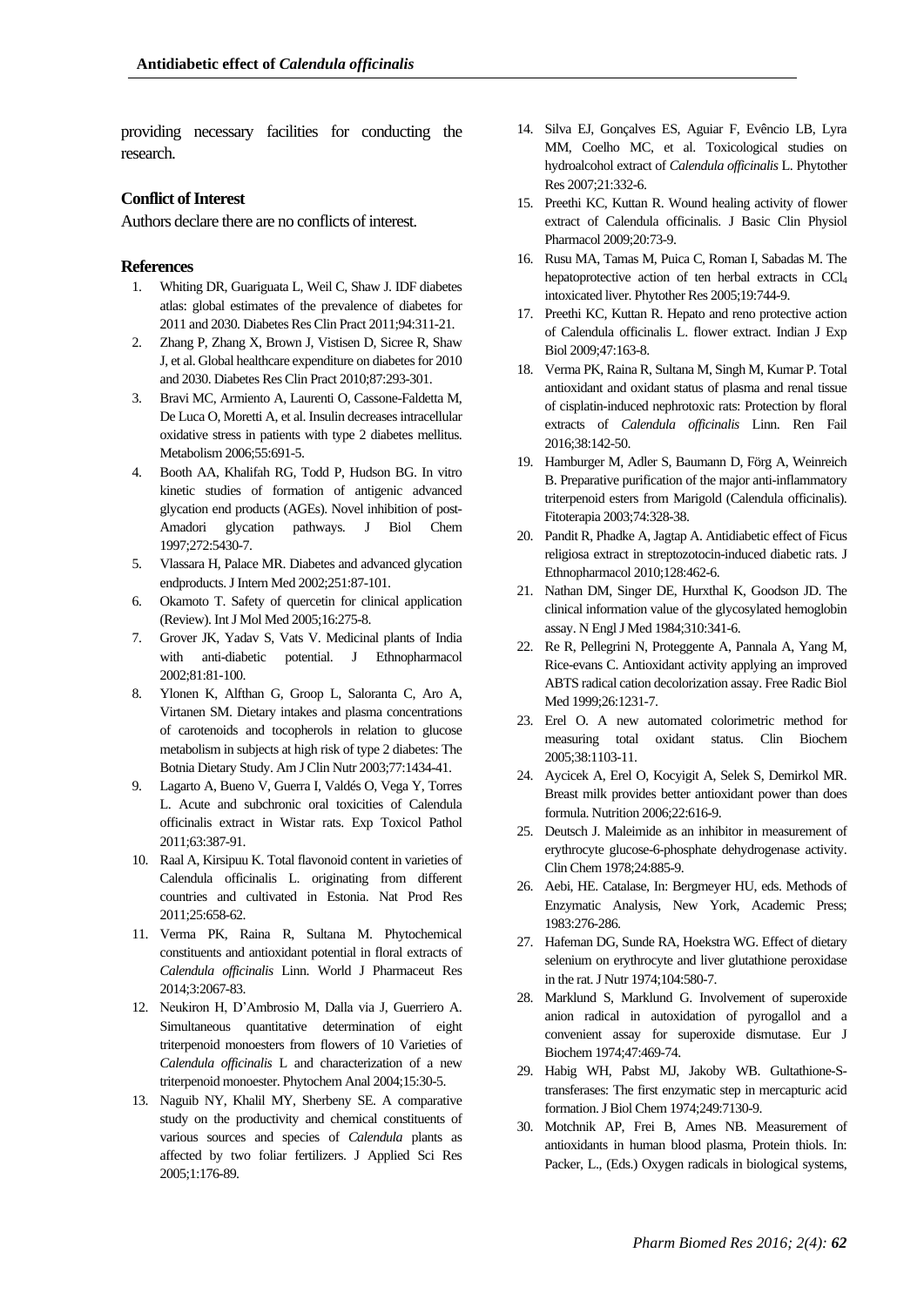Methods in Enzymology. California, Academic Press, 1994:234(D) pp: 273-274.

- 31. Shafiq-ur-rehman. Lead-induced regional lipid peroxidation in brain. Toxicol Lett 1984;21:333-7.
- 32. Beutler E. Red cell metabolism, a manual of biochemical methods  $2<sup>nd</sup>$  Edn, Grune Stratton, New York. 1975 pp. 67-69,
- 33. Yanardağ R, Bolkent S, Ozsoy-saçan O, Karabulut-bulan O. The effects of chard (Beta vulgaris L. var. cicla) extract on the kidney tissue, serum urea and creatinine levels of diabetic rats. Phytother Res 2002;16:758-61.
- 34. Szkudelski T. The mechanism of alloxan and streptozotocin action in B cells of the rat pancreas. Physiol Res 2001;50:537-46.
- 35. Del prato S, Bianchi C, Marchetti P. beta-cell function and anti-diabetic pharmacotherapy. Diabetes Metab Res Rev 2007;23:518-27.
- 36. WHO. Use of glycosylated haemoglobin (HbA1c) in the diagnosis of diabetes mellitus. World Health Organization, Geneva. 2011. WHO/NMH/CHP/CPM/11.1.
- 37. Nishikawa T, Edelstein D, Brownlee M. The missing link: a single unifying mechanism for diabetic complications. Kidney Int Suppl 2000;77:S26-30.
- 38. Brownlee M. Biochemistry and molecular cell biology of diabetic complications. Nature 2001;414:813-20.
- 39. Anurakkun NJ, Bhandari MR, Kawabata J. Alpha glucosidase inhibitors from Devil tree (*Alstonia scholaris*). Food Chem 2007;103:1319-23.
- 40. Jung M, Park M, Lee HC, Kang YH, Kang ES, Kim SK. Antidiabetic agents from medicinal plants. Curr Med Chem 2006;13:1203-18.
- 41. Rao AR, Veeresham C, Asres K. *In vitro* and *in vivo* inhibitory activities of four Indian medicinal plant extracts and their major components on rat aldose reductase and generation of advanced glycation endproducts. Phytother Res 2013;27:753-60.
- 42. Selvin E, Coresh J, Golden SH, Brancati FL, Folsom AR, Steffes MW. Glycemic control and coronary heart disease risk in persons with and without diabetes: the atherosclerosis risk in communities study. Arch Intern Med 2005;165:1910-6.
- 43. Khaw KT, Wareham N, Bingham S, Luben R, Welch A, Day N. Association of hemoglobin A1c with cardiovascular disease and mortality in adults: the European prospective investigation into cancer in Norfolk. Ann Intern Med 2004;141:413-20.
- 44. Chakraborthy GS, Arora R, Majee C. Anti diabetic and antihyperlipidemic effect of hydro-alcoholic extract of *Calendula officinalis*. Int Res J Pharm 2011;2:61-5.
- 45. Kishimoto S, Maoka T, Sumitomo K, Ohmiya A. Analysis of carotenoid composition in petals of calendula (Calendula officinalis L.). Biosci Biotechnol Biochem 2005;69:2122-8.
- 46. Krishnamurti U, Rondeau E, Sraer JD, Michael AF, Tsilibary EC. Alterations in human glomerular epithelial cells interacting with nonenzymatically glycosylated matrix. J Biol Chem 1997;272:27966-70.
- 47. Kutner NG, Johansen KL, Zhang R, Huang Y, Amaral S. Perspectives on the new kidney disease education benefit: early awareness, race and kidney transplant access in a USRDS study. Am J Transplant 2012;12:1017-23.
- 48. Sefi M, Fetoui H, Soudani N, Chtourou Y, Makni M, Zeghal N. Artemisia campestris leaf extract alleviates early diabetic nephropathy in rats by inhibiting protein oxidation and nitric oxide end products. Pathol Res Pract 2012;208:157-62.
- 49. Fang XK, Gao J, Zhu DN. Kaempferol and quercetin isolated from Euonymus alatus improve glucose uptake of 3T3-L1 cells without adipogenesis activity. Life Sci 2008;82:615-22.
- 50. Giardino I, Edelstein D, Brownlee M. BCL-2 expression or antioxidants prevent hyperglycemia-induced formation of intracellular advanced glycation endproducts in bovine endothelial cells. J Clin Invest 1996;97:1422-8.
- 51. Karadag-oncel E, Erel O, Ozsurekci Y, Caglayik DY, Kaya A, Mustafa GG, et al. Plasma oxidative stress and total thiol levels in Crimean-Congo hemorrhagic fever. Jpn J Infect Dis 2014;67:22-6.
- 52. Gaskin RS, Estwick D, Peddi R. G6PD deficiency: its role in the high prevalence of hypertension and diabetes mellitus. Ethn Dis 2001;11:749-54.
- 53. Felix K, Rockwood LD, Pretsch W, Bornkamm GW, Janz S. Redox imbalance and mutagenesis in spleens of mice harboring a hypomorphic allele of Gpdx(a) encoding glucose 6-phosphate dehydrogenase. Free Radic Biol Med 2003;34:226-32.
- 54. Zhang Z, Apse K, Pang J, Stanton RC. High glucose inhibits glucose-6-phosphate dehydrogenase via cAMP in aortic endothelial cells. J Biol Chem 2000;275:40042-7.
- 55. Myhrstad MC, Carlsen H, Nordström O, Blomhoff R, Moskaug JØ. Flavonoids increase the intracellular glutathione level by transactivation of the gammaglutamylcysteine synthetase catalytical subunit promoter. Free Radic Biol Med 2002;32:386-93.
- 56. Fonseca YM, Catini CD, Vicentini FT, Cardoso JC, Cavalcanti de albuquerque junior RL, Vieira fonseca MJ. Efficacy of marigold extract-loaded formulations against UV-induced oxidative stress. J Pharm Sci 2011;100:2182- 93.
- 57. Upadhya S, Shanbhag KK, Suneetha G, Balachandra naidu M, Upadhya S. A study of hypoglycemic and antioxidant activity of Aegle marmelos in alloxan induced diabetic rats. Indian J Physiol Pharmacol 2004;48:476-80.
- 58. Matysik G, Wójciak-kosior M, Paduch R. The influence of Calendulae officinalis flos extracts on cell cultures, and the chromatographic analysis of extracts. J Pharm Biomed Anal 2005;38:285-92.
- 59. Liang L, Gao C, Luo M, Wang W, Zhao C, Zu Y, et al. Dihydroquercetin (DHQ) induced HO-1 and NQO1 expression against oxidative stress through the Nrf2 dependent antioxidant pathway. J Agric Food Chem 2013;61:2755-61.